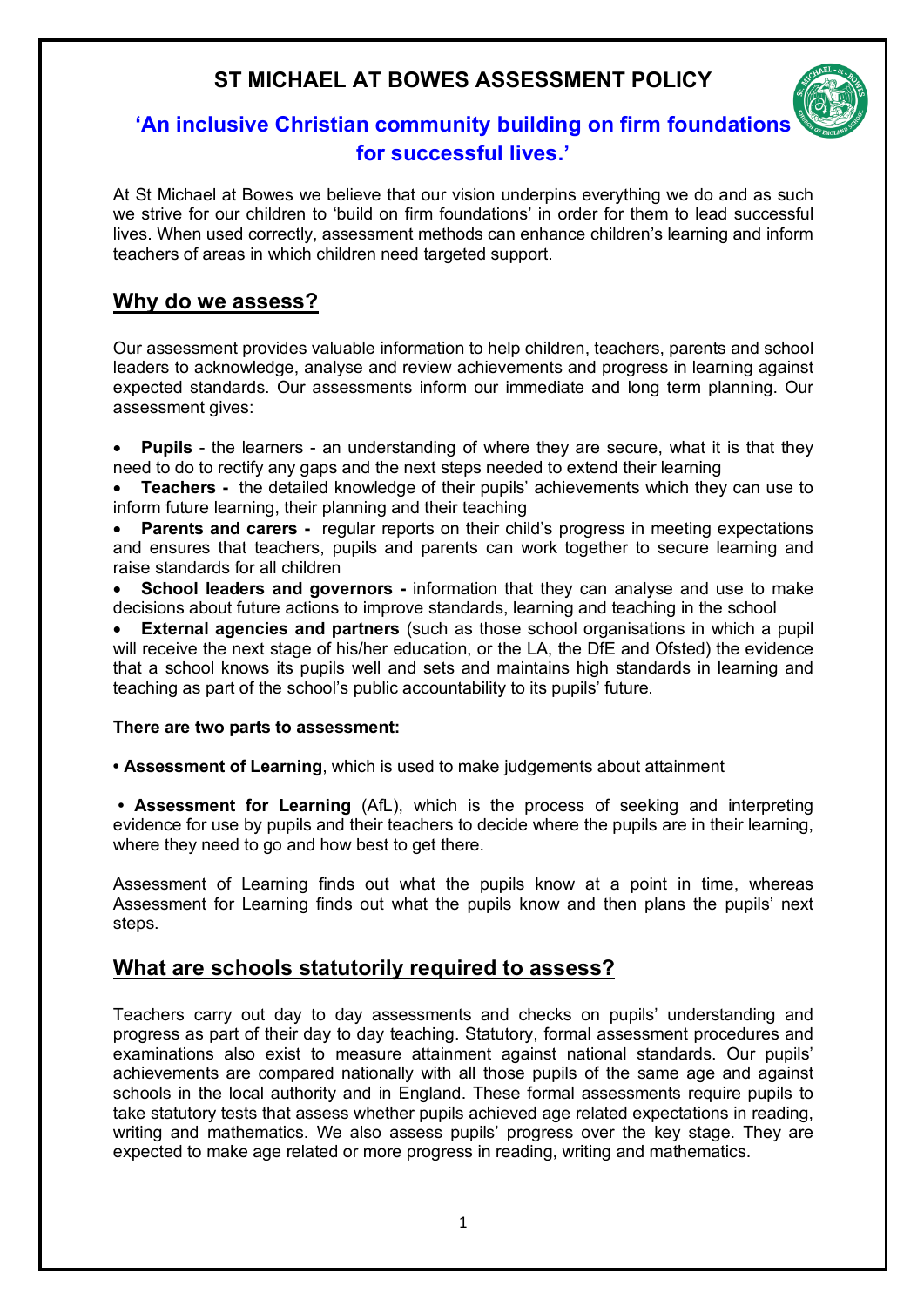Your class teacher will report your child's progress and share targets for next steps at Consultation Evenings (autumn and spring term). You will receive a written school report in the spring term. At the end of the year you will receive information for your child's overall achievement of the appropriate programme of study for their year group and whether your child is working towards age related, at age related or at greater depth.

By the end of Key Stage 2 (Year 6) pupils are expected to know, apply and understand the matters, skills and processes specified in the relevant programme of study. We track children's progress on a software programme called Target Tracker. (Below are the codes we use).

### **Year 3 (BAND 3), 4 BAND 4) and 5 ( BAND 5**

**B/B+** = Beginning to work towards end of year expectations **W/W+** = **Working within** end of year expectations **S** = **Secure** at end of year expectations **Secure +** is working at greater depth

## **Year 6 – (BAND 6)**

**B/B+** = Beginning to work towards end of year expectations **W/W+** = **Working within** end of year expectations **S** = **Secure** at end of year expectations **Secure +** is working at greater depth Plus, the outcome from the End of the Key Stage 2 National Curriculum Tests

# **What are the key features of our assessment procedures**

Our assessment procedures will give attention to helping pupils to meet or exceed age related expectations and achieve the highest standards they can by the end of key stage 2 of their learning. The National Curriculum sets out what our pupils are to learn but we decide how we are to assess our pupils' attainment and progress over the key stage. Our assessment procedures will:

### **Make clear to all pupils our expectations in terms of learning behaviours**

- Set out the attitudes and behaviours we expect of pupils when in the classroom
- Show them how work is to be presented in their books and establish that any unacceptable work is to be done again to the standard required by the school

• Tell pupils that they will succeed and acknowledge how and when they are becoming successful learners to establish self-confidence and good learning behaviours

### **Share learning objectives with pupils**

- Share learning objectives at the beginning of a phase of learning a module, a week or a lesson as appropriate, and highlight them during the lesson and in plenaries, using language that pupils understand
- Use these objectives as the basis for eavesdropping, questioning and feedback during the learning activities as well as in plenaries
- Use this ingoing assessment to inform planning and to make any adjustments to the learning objectives for the week and future weeks

• Refer pupils back to earlier learning objectives to demonstrate and review progress over time

### **Help pupils to recognise the standards they are to achieve and have already achieved**

• Share and discuss pupils' work explaining how and why they have met the standards expected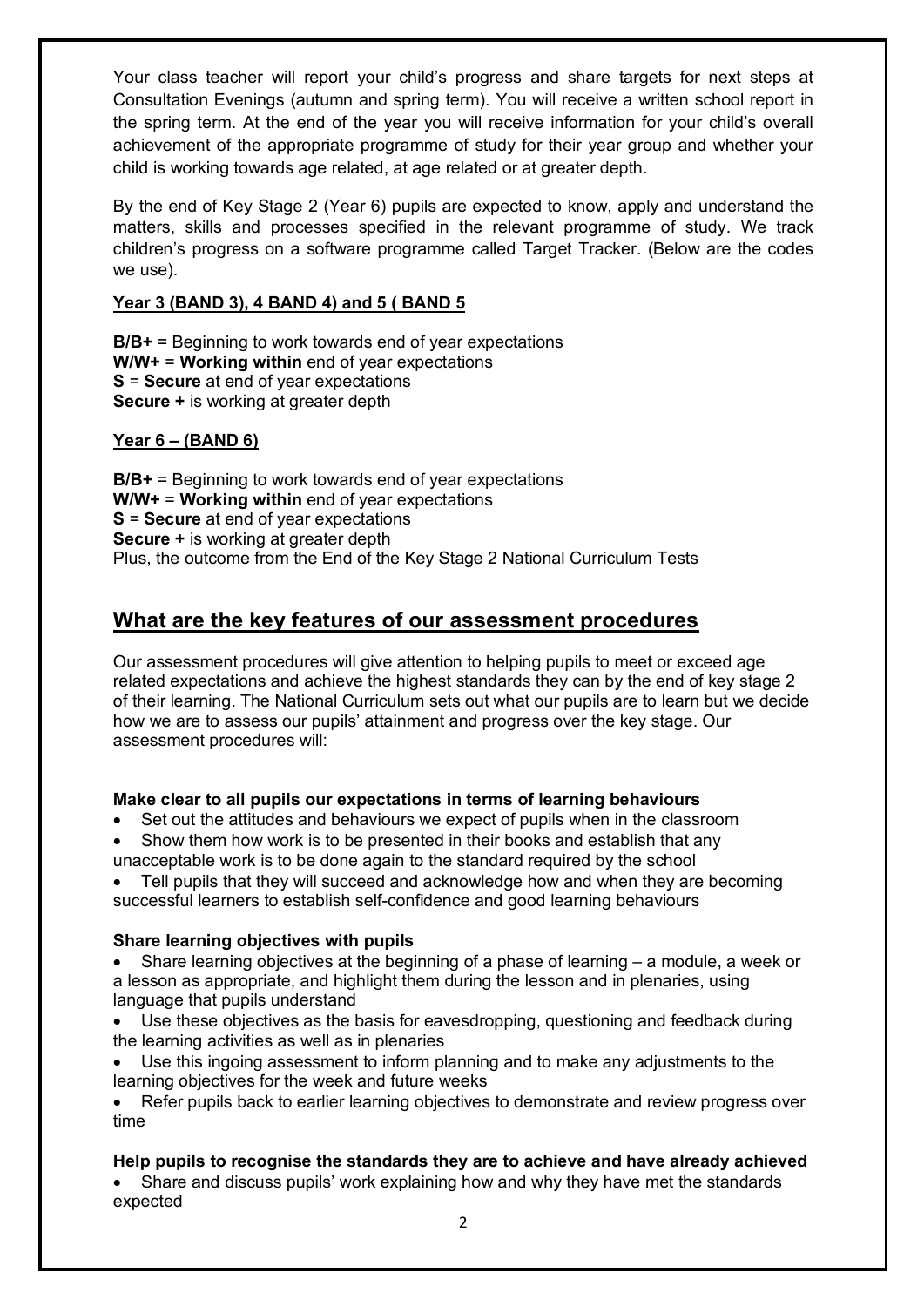- Give pupils clear success criteria that relate to the learning objectives
- Set clear and shared expectations about the presentation of work and model how this is to be achieved with examples to set out standards
- Display examples of pupils' work-in-progress as part of a working wall

#### **Involve pupils in self-assessment and peer-assessment**

- Provide time for pupils to read teacher's feedback and assess how successfully they carried out the tasks set
- Give pupils opportunities to talk in pairs or small groups about what they have learned, what they have found difficult and what they might do differently to improve
- Ask pupils to explain the steps in their thinking and justify their decisions and reasoning
- Model with pupils the language of assessment that they can use to review their own and their peer's learning and to identify next steps in learning
- Establish a classroom ethos that enables a critical review of work to be undertaken that is seen as positive and not taken as any personal criticism
- Engage the pupils in feedback through their responses to teacher's comments and giving pupils a short additional challenge to carry out that highlights what they have learned or what they need to correct

#### **Provide feedback which leads to pupils recognising their next steps and how to take them**

• Provide immediate oral feedback that helps pupils to identify mistakes, correct errors and take the next steps needed to move their learning on

- Mark work sharing criteria, give feedback and identify next steps and targets
- Acknowledge success and give positive feedback but avoid giving excessive or underserved praise
- Ensure feedback is constructive and identifies what a child has done well, what needs to be done to improve, and how to do it
- Identify the next steps for individual pupils and where appropriate for groups who can collaborate on a common approach to improvement or progress

#### **Involve teachers and pupils in reviewing and reflecting on assessment information**

- Identify carefully progressed steps in learning through the learning outcomes and success criteria to enable pupils to see their progress, thus building confidence and selfesteem
- Use appropriate tasks that will provide us with quality assessment information by showing pupils' thinking as well as the answer
- Provide time for pupils and teachers to reflect on what they have learned and understood, and to identify where they still have difficulties

In the light of our assessments evaluate teaching effectiveness and deployment of resources, learning tasks and organisation of learners, and make any adjustments to improve learning and raise standards

# **What procedures will be in place to ensure assessment is rigorous?**

We will draw on the expertise that is available in our school, locally and in partnership with other schools, and nationally as further information and guidance is made public. We will implement monitoring and evaluation procedures and maintain a continuing overview of the whole in-school assessment through:

### **Monitoring of pupils' work**

• Provide time for curriculum teams or phase leaders to carry out regular scrutiny of work to monitor pitch and expectations, coverage, marking and feedback in books and to review pupils' progress with their teachers (See also pupil progress meetings below)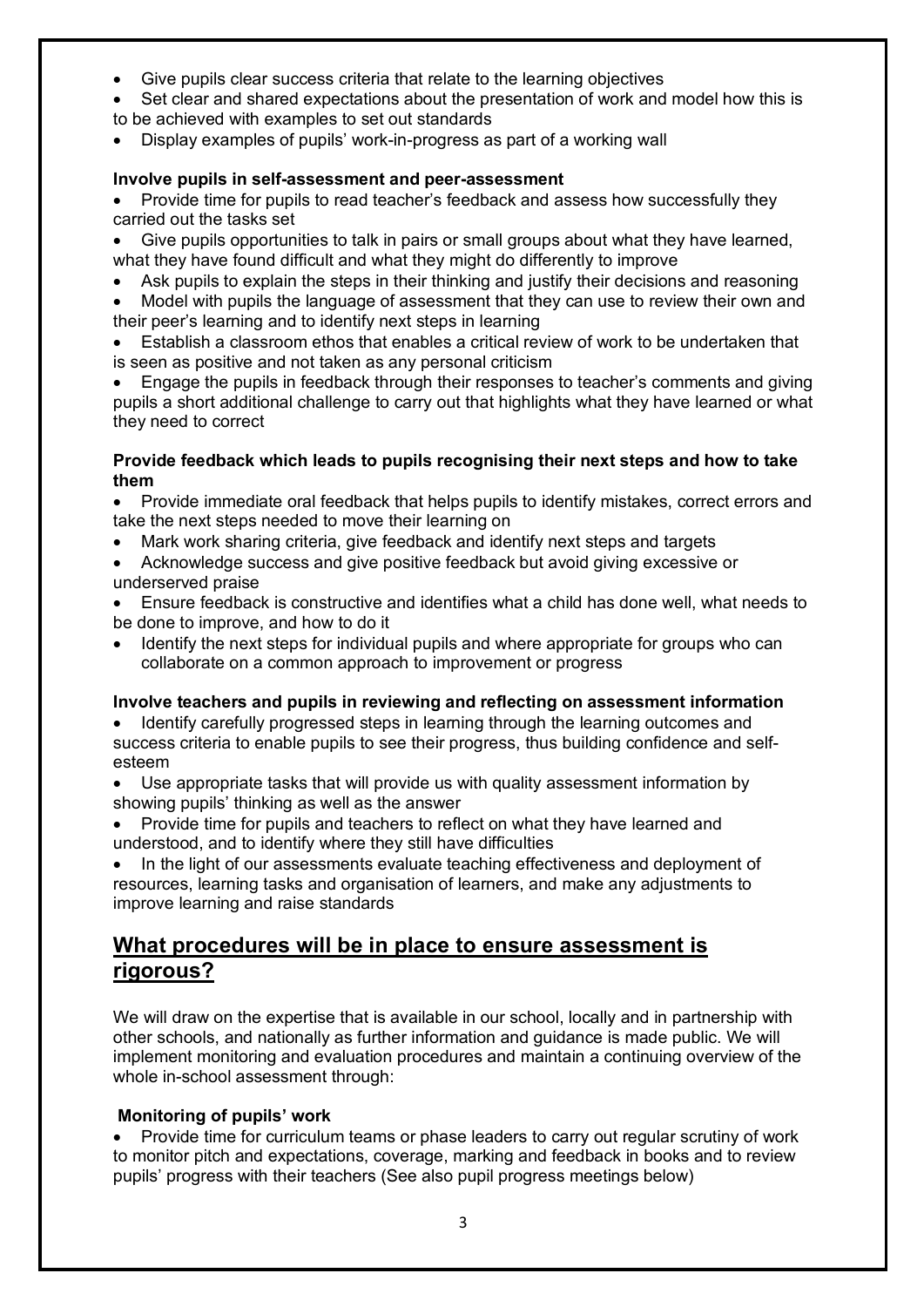• Senior leaders will carry out learning walks and lesson observations, review books and interview pupils about their learning and steps to improve

Senior leaders will quality assure the strengths and weaknesses identified by staff following their own and curriculum teams or phase leaders analyses of progress and standards in learning

#### **Moderation across year groups and phases of learning**

• Provide time for key staff to carry out regular moderation of assessment and standards within and across year groups

• Set out clear expectations about marking and feedback to pupils that everyone puts into practice

• Collect examples of pupils' work that highlight standards, common mistakes and effective assessment and feedback that staff can refer to when underrating moderation exercises

#### **Formal testing**

Use past test or examination papers and commercially produced materials to provide an independent check on how well pupils are doing and to compare outcomes against judgements made using a range of other assessment evidence

• Use item analyses of these tests to find out where there are areas of overall strength and weakness in pupils' knowledge in order to inform how we organise and teach this in future

#### **Pupil progress meetings**

• Senior and middle leaders, teachers and, if appropriate, teaching assistants together carry out a review of pupils' progress in each year group and class and identify the extent to which pupils are meeting expectations

• Analyse ongoing and past performance data against expectations to review and if necessary set new or revised targets for pupils to achieve and evaluate the effectiveness of intervention and assessment strategies

Use the outcomes of the meeting to target intervention for groups and to review the provision map for pupils across the ability spectrum

### **Professional development and support**

• Key staff attend local and national meetings to learn more about assessment and reporting arrangements

• Cross-school's moderation events provide an opportunity to ensure expectations are set at the right level and pitch

### **Consultation Evenings and meetings**

• Provide opportunities for parents/carers to discuss their child's progress and to highlight any key issues that are affecting the child's learning

• Update parents on changes to the curriculum and assessment arrangements, and identify ways in which they can support their child's learning

• Discuss the assessments and comments in pupils' books and statutory reports to parents

# **Special educational needs and disability (SEND)**

All pupils' attainment is recorded on Target Tracker using the steps scoring system. For children working below their year group outcomes, this can show which academic year they are working within.

When working with SEND groups or individual children assessment is continuous and ongoing, through observations, work samples and feedback from the children. There is close liaison with all staff and the Inclusion team, both formal and informal.